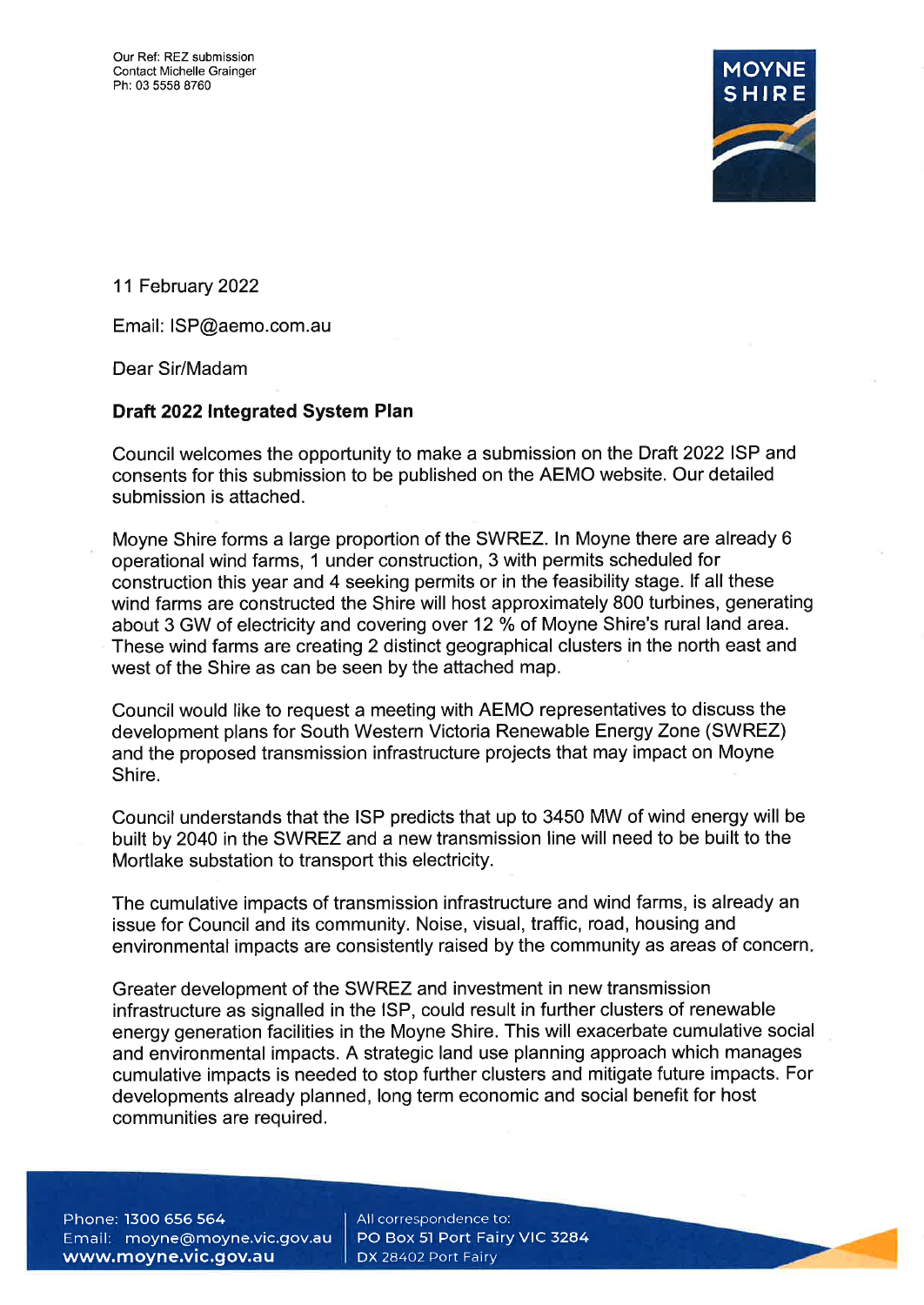

The greater focus outlined in the plan on gaining social licence for REZ development, through integrated planning and community consultation, using a REZ Design Report process, is noted. Council is keen to see how this will translate to planning for the SWREZ which is earmarked for early development and would like to participate fully in the REZ design process as soon as possible.

Should you have any queries about this submission please don't hesitate to contact Michelle Grainger, Manager Energy Projects at mgrainger@moyne.vic.gov.au

Yours sincerely

**Bill Millard** Chief Executive Officer

Attachments:

- Council Submission
- Moyne Shire wind farm map

Phone: l3OO 656 564 Email: moyne@moyne.vic.gov.au www.moyne.vic.gov.au

All correspondence to: PO Box 51 Port Fairy VIC 3284 DX 28402 Port Fairy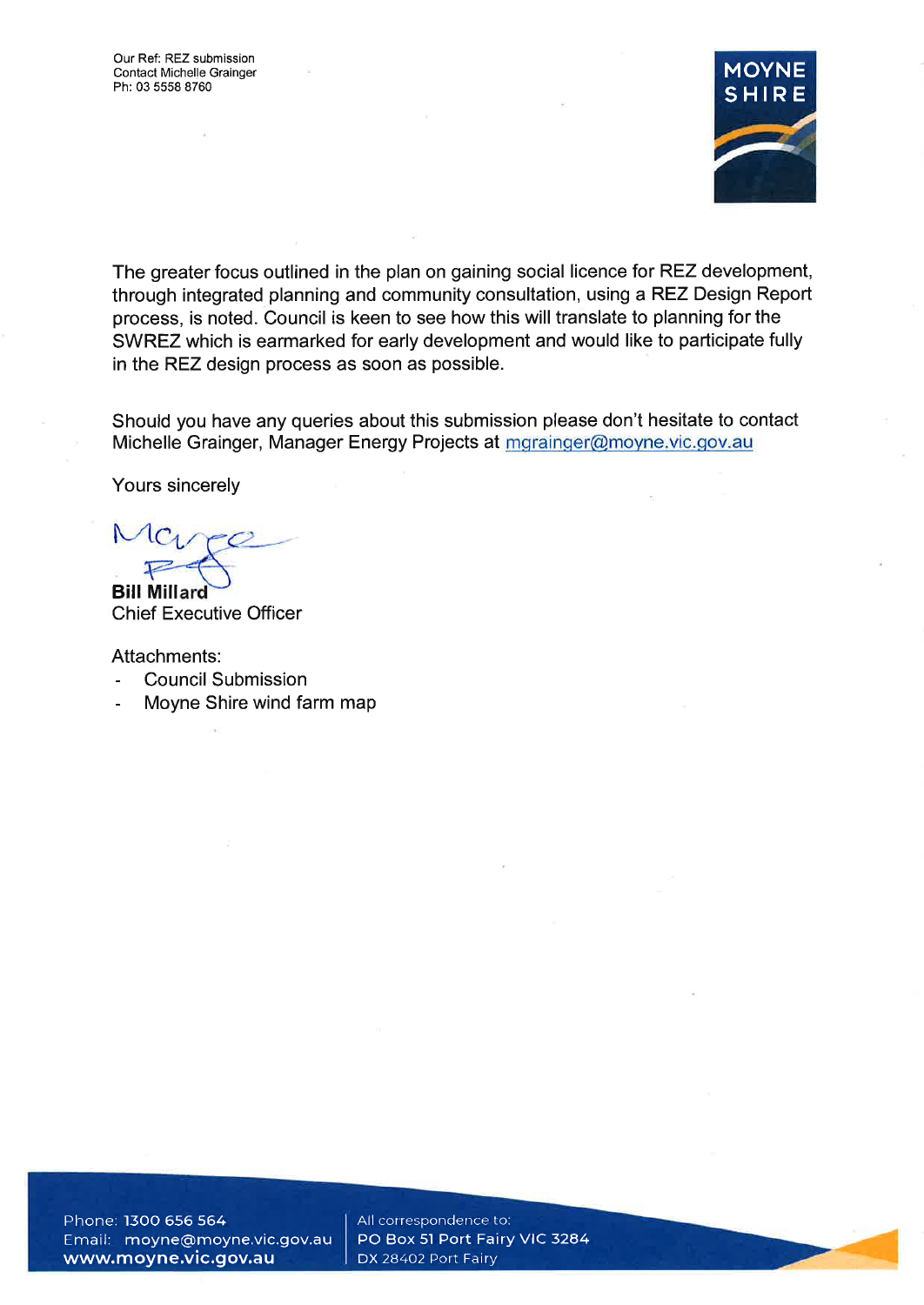# MOYNE SHIRE COUNCIL SUBMISSION DRAFT 2022 INTERGRATED SYSTEMS PLAN

Council recognises that AEMO's modelling predicts the need for a doubling of electricity generation by 2050 and a nine-fold increase in generation from wind and solar farms to meet this electricity demand as coal fired power stations retire. Most of these new generation resources will be built in Renewable Energy Zones and will require approximately 10,000 km of transmission infrastructure.

Council also recognises that the Victorian Government has legislated a renewable energy target (VRET) to achieve 40% of electricity generated from renewable sources by 2025 and 50% by 2030. The Victoria Government has also committed to net zero greenhouse gas emissions by 2050. lt is understood that both policies will require the construction of more wind and solar farms in rural areas for the targets to be met.

The ISP's plans for investment in new transmission infrastructure, however does not present a plan for the orderly development of generations facilities that will use the infrastructure in each REZ. A holistic approach to REZ development needs to be activated for the South Western Victoria REZ (SWREZ) as soon as possible. lssues identified in the ISP and recommendations to reduce impacts and facilitate integrated planning are outlined in this submission.

# lssues

# Gumulative Social and Environmental lmpacts from REZ Development

lnvestment in new electricity transmission infrastructure proposed in the ISP will drive further investment in wind farms (and possibly solar farms) in Moyne Shire resulting in:

Greater cumulative social impacts. The communities in the north east and western parts of the Moyne Shire are already experiencing cumulative social impacts from ongoing development and operation of "clusters" of wind farms. a

The ISP focuses on the network infrastructure required to facilitate further development but not the potential cumulative impacts from this increased development.

Examples of social impacts being experienced in Moyne include rental housing shortages and price rises that impact on housing options for the most vulnerable people in our community; community stress and anxiety about changes to the rural landscape and their quality of life.

The Victorian Government has a duty of care towards the rural communities that will be hosting large scale renewable energy facilities, not to create more disadvantage (compared to their city counterparts) by allowing further development clusters that impinge on the quality of life of rural residents.

The ISP needs to actively address how it will strategically plan and consider new infrastructure having regard to cumulative impacts and options that reduce impacts on local communities and landowners.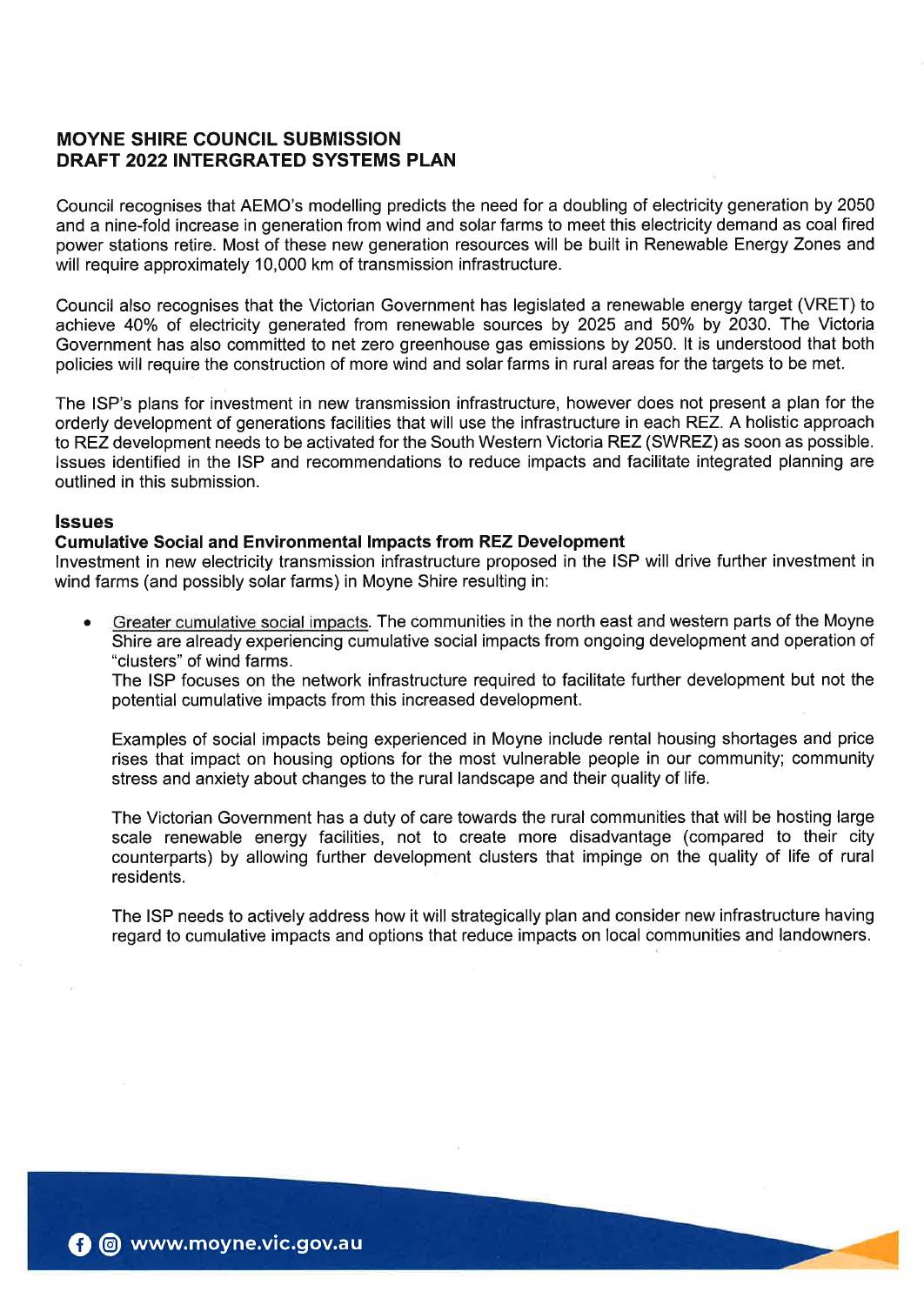Greater cumulative environmental impacts. In recognition of the potential for cumulative impacts of wind farms on Victoria's threatened Brolga population DELWP recently released draft Brolga Standards for public comment. These standards recommended no go zones for wind farms and powerlines development to mitigate the impacts on Brolgas from renewable energy development.

These guidelines have not been reflected in the ISP or the possible routes for proposed new transmission infrastructure. lt would be prudent for the ISP and resultant projects to consider the guidelines as part of any infrastructure planning.

Other cumulative impacts that are already occurring, that need to be understood and mitigated when planning REZ development include removal of native vegetation and threatened flora; impacts on other threatened fauna e.g. the Southern Bent-Winged Bat and Stripped Legless Lizard; and impacts on iconic species such as Wedge Tailed Eagles.

## Noise impacts

High voltage power lines, large battery storage systems, terminal stations and synchronised condensers can all impact on local amenity from the noise they produce. Strict standards need to be in place to reduce the impact of noise on residents from new transmission infrastructure, as well as the noise from any new wind or solar generation facilities.

The cumulative impacts of noise from clusters of infrastructure should also be predicted and mitigated, with ongoing monitoring to ensure compliance with noise standards.

Moyne Shire Council welcomes the regulatory changes that have designated the EPA as the responsible authority for wind farm noise in Victoria. This will take a large enforcement and compliance burden from local government.

Jurisdictional planning bodies need to consider who will have regulatory responsibility for noise impacts from new transmission infrastructure, as local government do not have the resources or expertise to manage these issues.

# Visual and Rural Land Use lmpacts from High Voltage Powerlines

Greater visual and land use impacts from high voltage powerlines will be experienced by REZ communities as a result of accelerated REZ development. This includes further easements on private and public land; difficulties in managing fuel loads for bushfire prevention; concerns about aerial firefighting near powerlines and turbines; possible traffic hazards; more powerlines interrupting landscape views from people's residences and tourist roads.

Under-grounding transmission lines resolves many of these issues and should be implemented where technically feasible. The costing argument needs to have regard to the full lifecycle costs of the infrastructure, not solely consider the construction only costs, when considering options.

Council strongly advocates for a rule change that broadens AEMO considerations beyond economics and balances social and environmental impacts in making decisions on infrastructure design.

Any extra cost for under-grounding infrastructure should be shared by all consumers, or weighted so that the recipients of the power, rather than the communities that have the burden of the infrastructure, pay for or share the increased costs.

#### Disproportionate lmpacts on Rural Gommunities

REZ development results in a disproportionate impact on the rural communities of Moyne so to produce clean energy for mainly city based residential, business and industry consumers.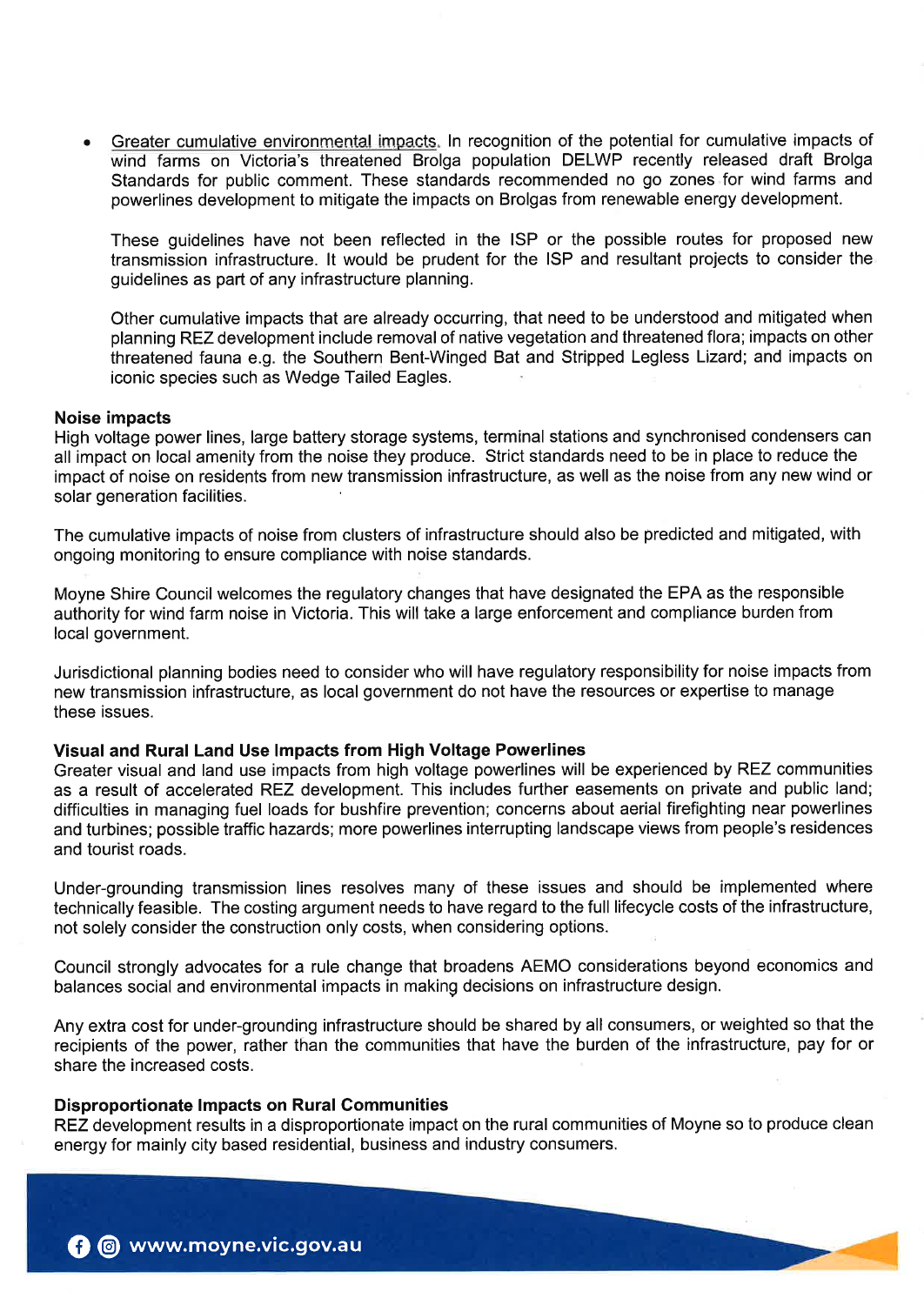Development of this type results in a boom bust economy for local areas with little ongoing benefit to host communities compared to the magnitude of impacts which are ongoing for 25 years.

Community benefits are not formalised via the planning permit and do not provide for strategic and long term economic development. ln developing a plan that results in more impost on rural communities to generate electricity for use in largely urban areas, there should be some strategic government led social and economic development package for host communities to balance out the inequities.

To gain the maximum economic benefits for regional Australia from the accelerated development of REZ, local content percentages should be mandated. This will go some way to countering the negative impacts experienced by host communities.

#### Permit Compliance and Enforcement

Enforcement and compliance of the conditions of a planning permit for transmission lines and renewable energy facility falls to local government. Local government resourcing is already stretched to the limit, carrying out this role.

Further development in REZ resulting in more transmission lines and bigger clusters of wind and solar farms, will exacerbate this problem in two ways. The compliance and enforcement load will increase due to the numbers of wind and solar farms being constructed or operational - enforcement and compliance needs to continue for up to 25 years. With the increase in developments near towns and residences Council will also receive more complaints and concerns that need to be responded to in a timely manner.

# Decommissioning and Sustainable Disposal of Gomponents

REZ design reports and development plans need to cover the entire life cycle of infrastructure constructed and land use change in a REZ.

The ISP does not present a plan for the orderly and sustainable decommissioning of facilities, including a commitment to establish a recycling system for components.

As some wind farms in Moyne Shire are approaching the decommissioning stage, this is a matter that immediately needs to be addressed with systems put in place for long term REZ development.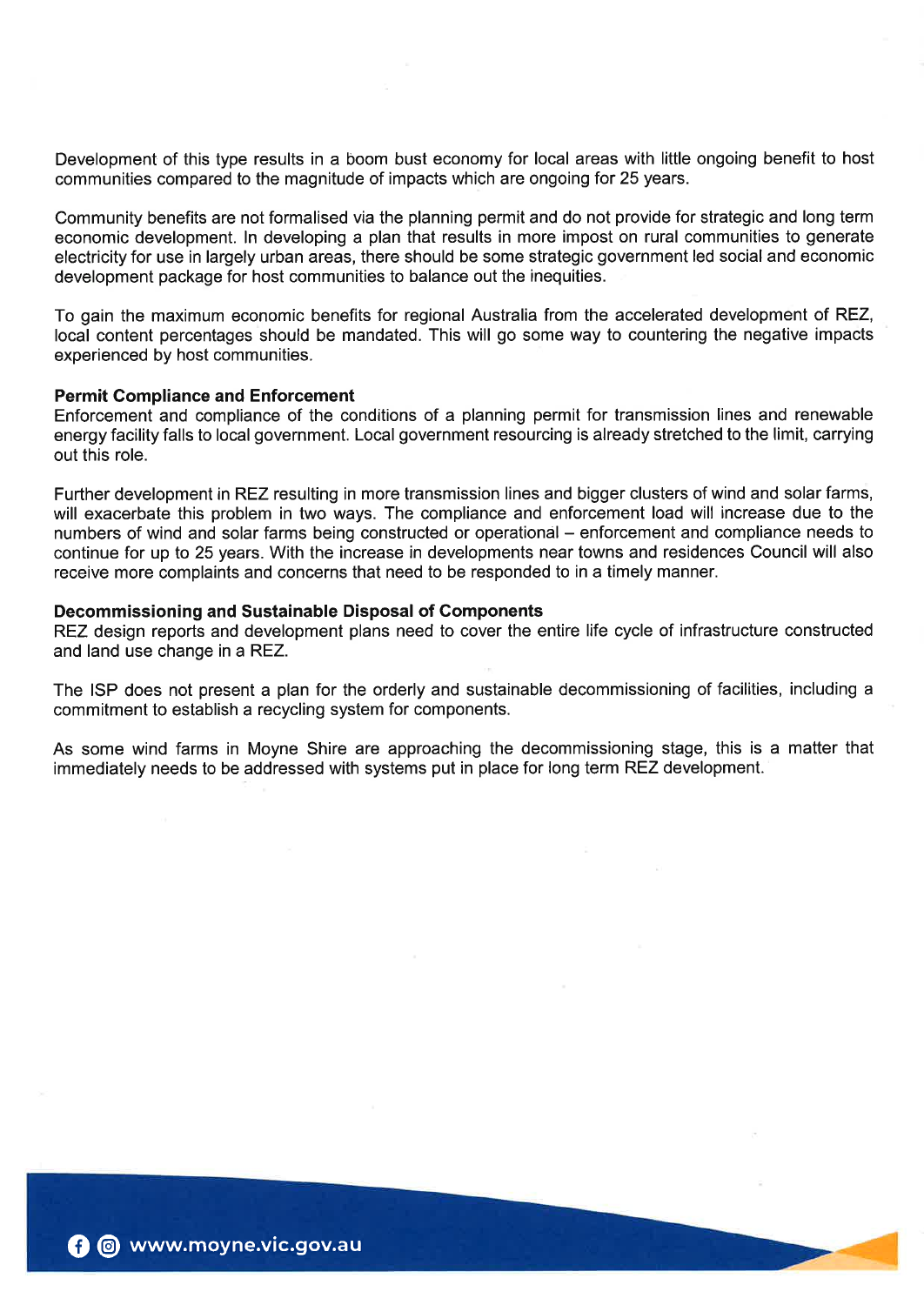#### Community Engagement

There is a great variation in the quality of developer engagement with local communities about high voltage powerlines and renewable energy generation facilities.

As the ISP is signalling an increase in development in localised areas it should recognise this issue and propose solutions to ensure engagement during all phases of development (feasibility through to decommissioning) reaches a minimum best practice standard.

Council welcome the ISP's greater focus on gaining social licence and community consultation for REZ development, however greater emphasis supported by best practice guidelines are needed to ensure genuine, fit for purpose and comprehensive engagement is mandated.

Additionally, local government needs to be recognised as a major stakeholder for engagement in infrastructure planning. Moyne welcomes the opportunity to provide you with its lived experience and offer advice as to how planning, thresholds and compliance could be improved.

# Recommendations

#### Strategic Land Use Planning for REZ

REZ planning should include strategic land use planning, constraints mapping and cumulative impact assessment leading to upper thresholds for development in sensitive areas.

Planning for an orderly development of network infrastructure that will accelerate the development of renewable energy generators, will not result in coordinated planning of the resulting pipeline of wind and solar farms.

New transmission infrastructure without strategic land use planning will have the opposite effect by causing more clustering of development and greater impacts on local communities, environments and vulnerable species. A strategic planning approach that covers all types of energy related developments that may occur in the REZ is required.

For the SWREZ this also includes gas extraction, transmission and generation and the emerging hydrogen industry. All these developments will have impacts on rural land uses, roads, visual amenity and the environment.

A holistic strategic planning approach should be implemented that assesses and maps constraints to development (e.9. housing, town boundaries, Brolga no go zones; bat roosting and breeding caves; threatened flora and native vegetation types) and uses criteria to map suitable areas for development. This should be coupled with robust processes for cumulative impact assessment that guide upper thresholds for future development in a Shire/locality.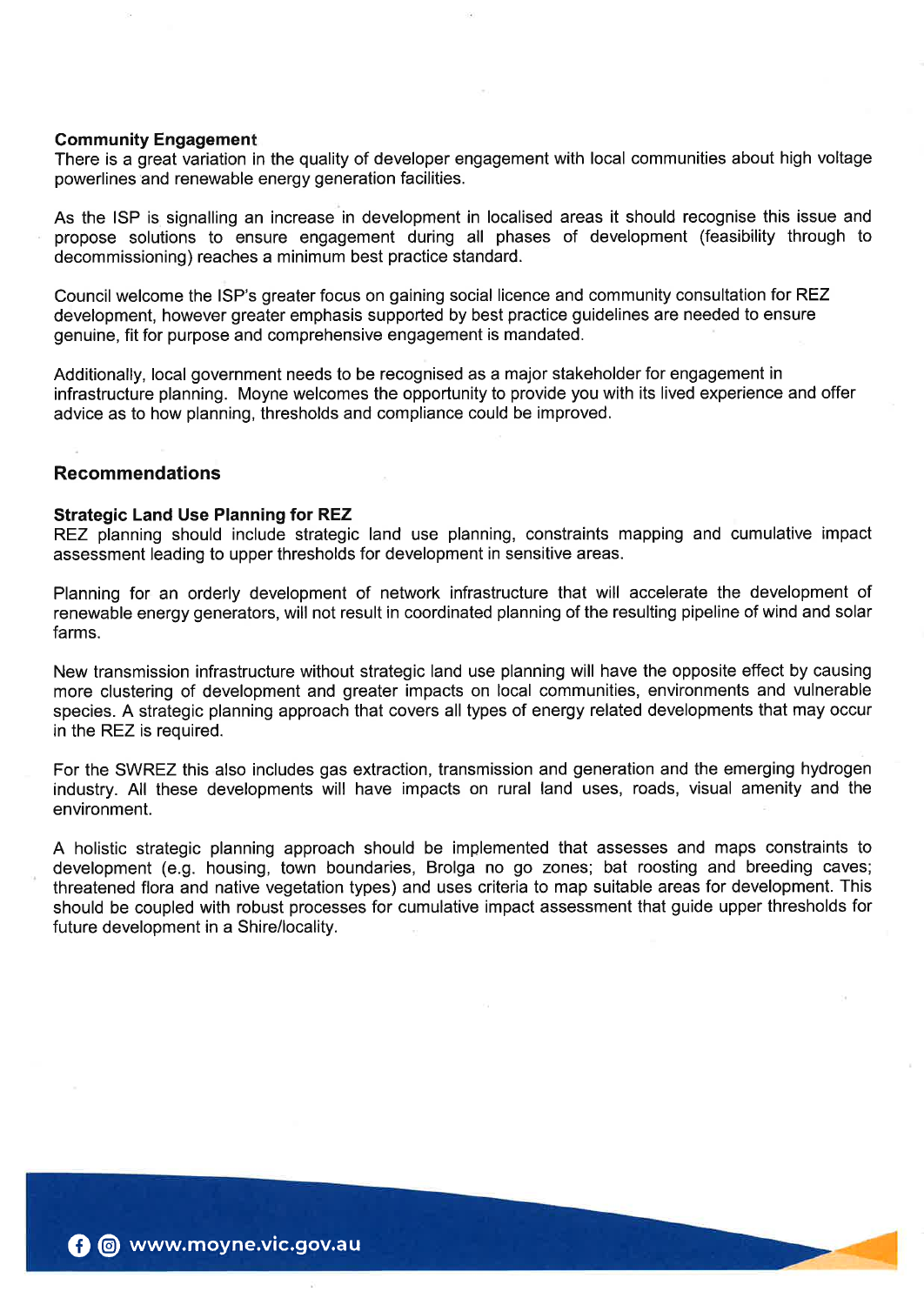## Government Funded Strategic Economic and Social Development in Host Communities

Strategic economic and social development in host communities /Shires should be led by State and Federal Government in partnership with Council and supported by industry.

With accelerated REZ development should come a package of strategic long term community and regional development projects e.g. upgrade of SWER lines; upgrades to telecommunication systems that benefit rural communities; cheaper power for local industry/business (leading to a competitive advantage); cheaper power to residents; energy efficiency/roof top solar for local public and community facilities; e.g. hospitals, childcare, halls, clubs. This would help to balance the inequitable impacts experienced by local communities being forced to host energy generation facilities by State and Federal Government policy and planning decisions.

#### High Voltage Powerlines

High voltage powerlines should be placed underground as was done by Acciona for the Mortlake South Wind Farm. Star of the South has also proposed underground land based transmission lines to reduce community and environmental impacts. lncreased costs resulting from undergrounding should be passed onto all consumers so that the burden of reducing the localised impact is equally shared. ISP cost benefit analyses should factor in undergrounding cost.

Where undergrounding is not feasible, technically or due to environmental impacts, Council recommends that a system of powerline sharing should be instituted. This should form a part of a REZ development plan.

## Resourcing Gompliance and Enforcement

A review of the compliance and enforcement role carried out by local government should be conducted to assess the increased burden on local government from accelerated REZ development. This review would ensure appropriate expertise and resources are available to the regulator coupled with clear and reliable systems that provide community confidence.

Regulation related to noise produced by transmission infrastructure should form part of this review, assigning the responsibility for noise compliance and enforcement to the EPA who usually have this jurisdiction.

## Decommissioning Strategy

REZ planning should include a strategy and accompanying systems for orderly and sustainable decommissioning of renewable energy facilities and transmission infrastructure. This would include clear understanding of roles and expectations in the decommissioning process, decommissioning bonds and facilities for recycling all components from transmission and generation infrastructure.